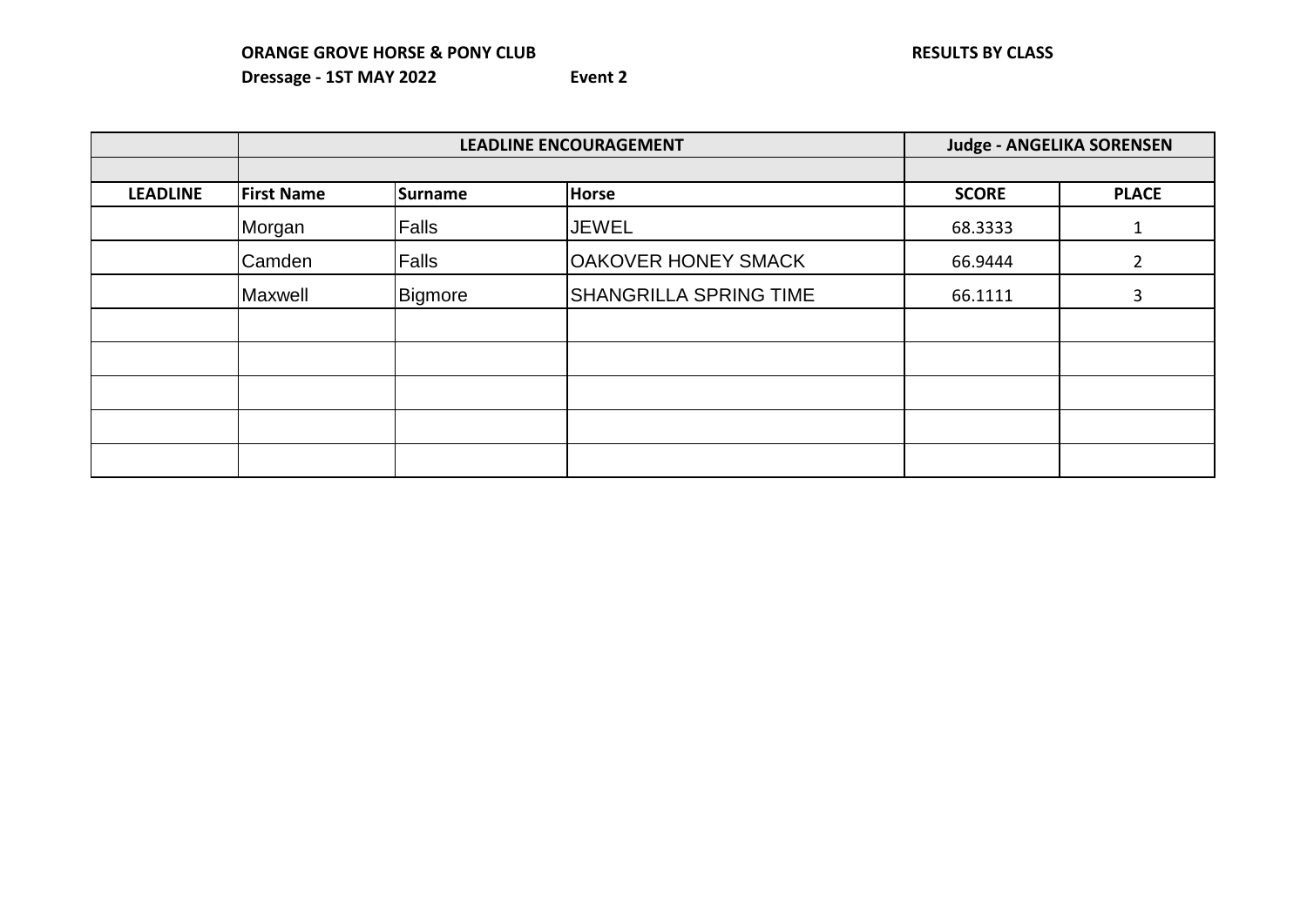| Prep C | <b>PCWA - 10 Years and Under</b> |                |                             |              | <b>Judge -VALRIE MAYGER</b> |
|--------|----------------------------------|----------------|-----------------------------|--------------|-----------------------------|
|        |                                  |                |                             |              |                             |
|        | <b>First Name</b>                | <b>Surname</b> | <b>Horse</b>                | <b>SCORE</b> | <b>PLACE</b>                |
|        | Jenaveve                         | Page           | <b>WATCHWOOD DRUID</b>      | 67.5000      |                             |
|        | Harpa                            | <b>Byrne</b>   | <b>JUDAROO LOTTIE JONES</b> | 62.0000      |                             |
|        | Uma Sky                          | Fisher         | WENDAMAR MERRITT            | <b>SCR</b>   | <b>SCR</b>                  |
|        |                                  |                |                             |              |                             |
|        |                                  |                |                             |              |                             |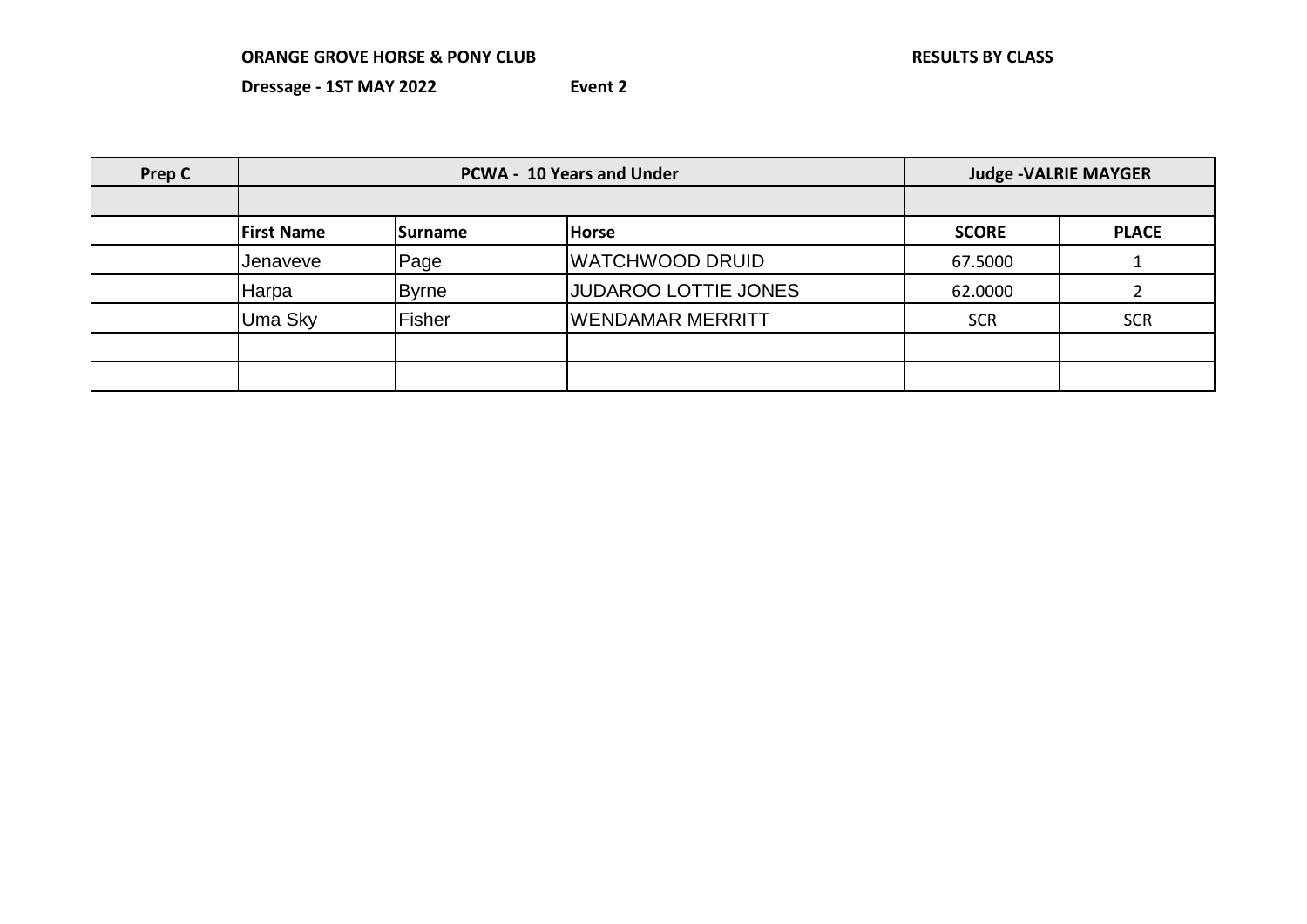| <b>Prep C</b> |                   | PCWA - 11 Years and Over |                              | <b>Judge -VALRIE MAYGER</b> |              |
|---------------|-------------------|--------------------------|------------------------------|-----------------------------|--------------|
|               |                   |                          |                              |                             |              |
|               | <b>First Name</b> | <b>ISurname</b>          | <b>Horse</b>                 | <b>SCORE</b>                | <b>PLACE</b> |
|               | Lyla              | Valuri                   | <b>WILLOWIE WANDARRA</b>     | 63.7500                     |              |
|               | <b>Ella</b>       | MacGregor                | <b>FOUR NEEDED NZ</b>        | 58.7500                     |              |
|               | Nicola            | Lachenicht               | <b>ELLINGTON EVENING</b>     | 58.2500                     |              |
|               | Taryn             | Turner                   | <b>ROSEVALE PARK PHOENIX</b> | 56.5000                     | 4            |
|               | Jessica           | Toohey                   | <b>DUKE</b>                  | 53.7500                     |              |
|               |                   |                          |                              |                             |              |
|               |                   |                          |                              |                             |              |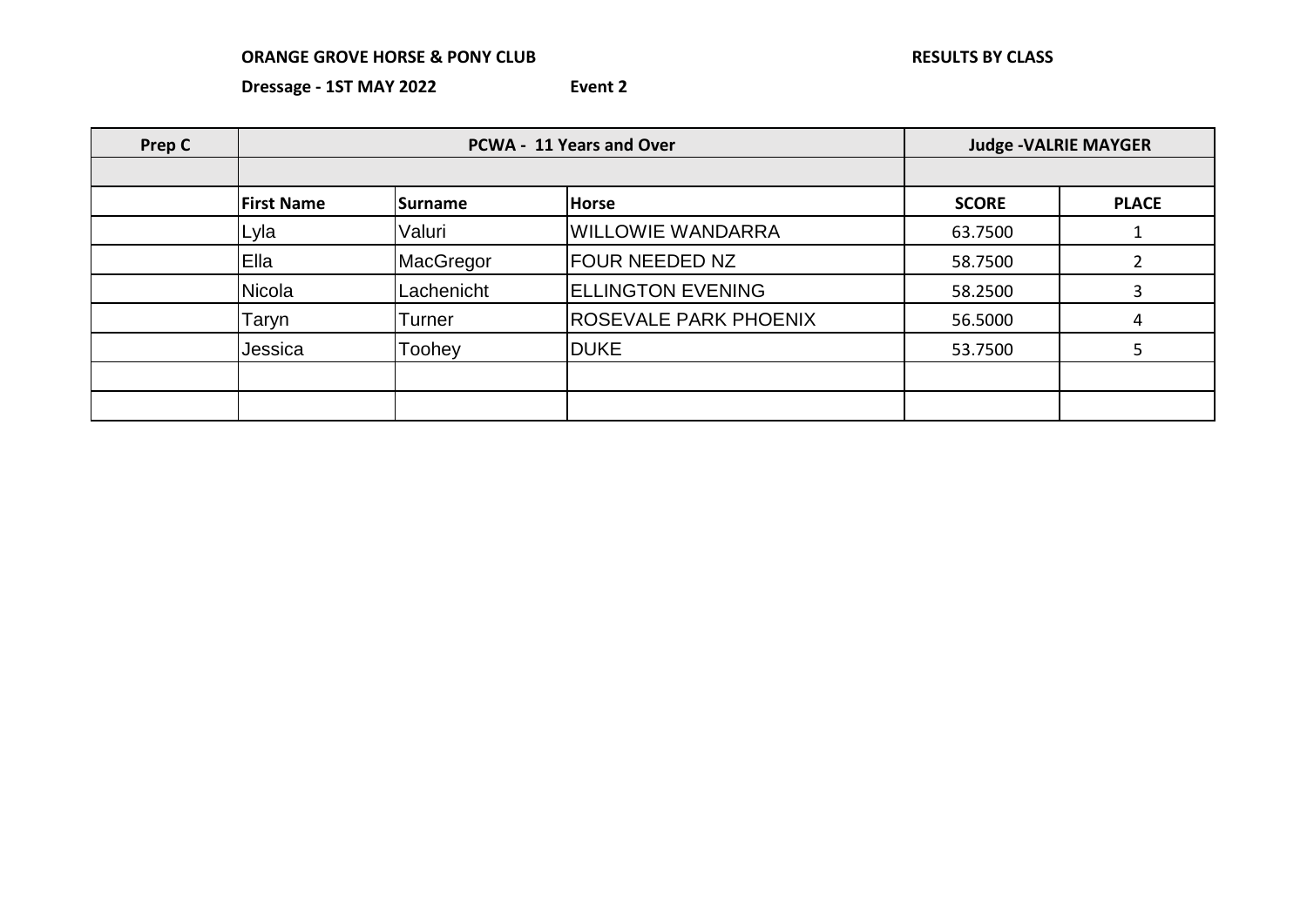| Prep C |                   |                |                                 | Judge - Angelika Sorensen |              |
|--------|-------------------|----------------|---------------------------------|---------------------------|--------------|
|        |                   |                |                                 |                           |              |
|        | <b>First Name</b> | <b>Surname</b> | <b>Horse</b>                    | <b>SCORE</b>              | <b>PLACE</b> |
|        | Catherine         | Crosland       | <b>BRAYLEA SHOWTIME - BRADY</b> | 63.75                     |              |
|        | Jodie             | <b>Edwards</b> | <b>BEE</b>                      | 60.25                     |              |
|        | <b>Nikia</b>      | Rockley        | <b>IMIDNIGHT BLUE MOON</b>      | <b>SCR</b>                | <b>SCR</b>   |
|        | Bronwyn           | Gibson         | <b>SANDELI PARK AMBITION</b>    | <b>SCR</b>                | <b>SCR</b>   |
|        |                   |                |                                 |                           |              |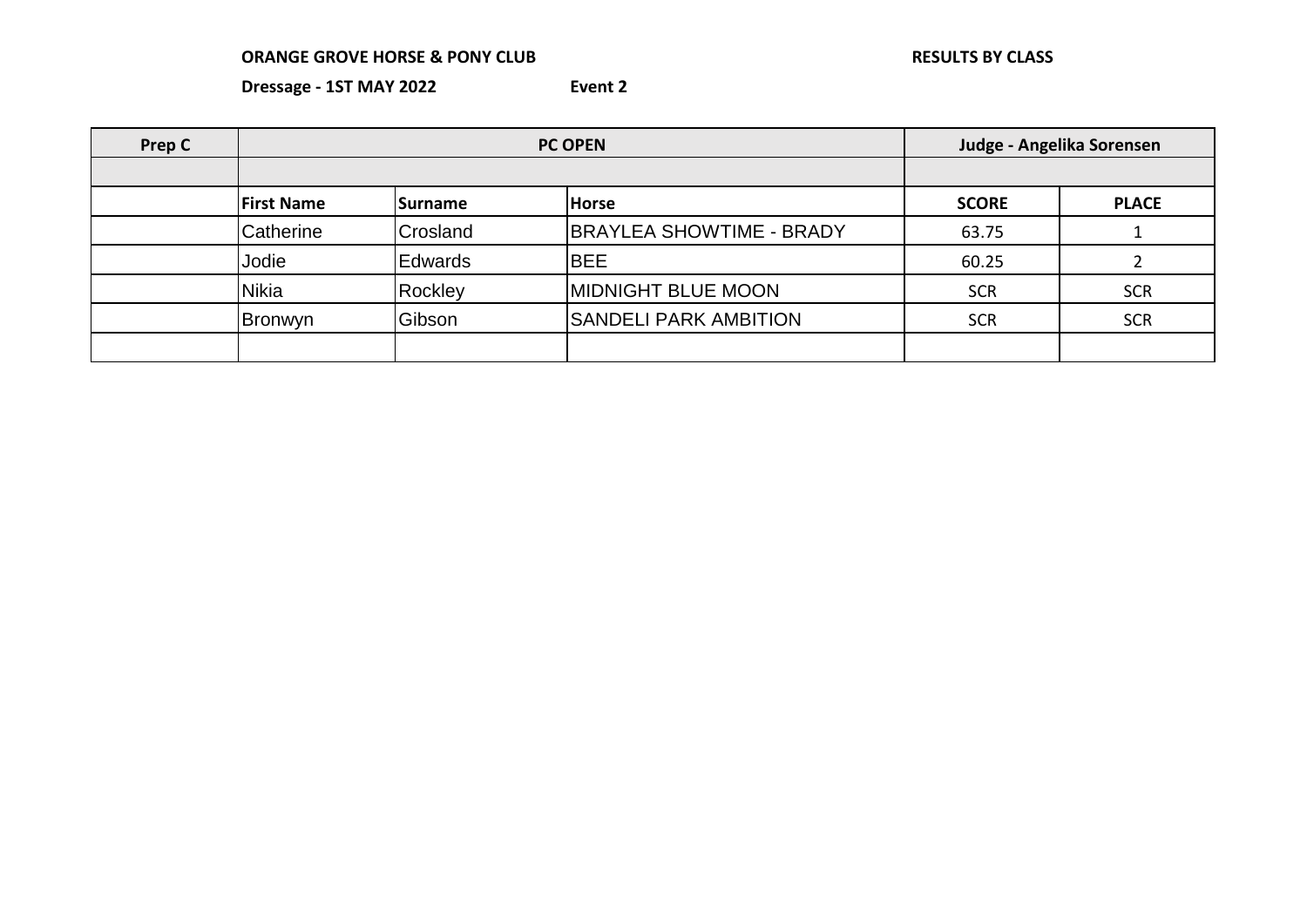| Prep C |                   | <b>EA OPEN</b>  | Judge - Angelika Sorensen       |              |              |
|--------|-------------------|-----------------|---------------------------------|--------------|--------------|
|        |                   |                 |                                 |              |              |
|        | <b>First Name</b> | <b>Surname</b>  | <b>Horse</b>                    | <b>SCORE</b> | <b>PLACE</b> |
|        | <b>Bailee</b>     | <b>Stalteri</b> | <b>PRESLEY</b>                  | 72.5000      | -1           |
|        | Alesha            | Ewers           | <b>PARIS</b>                    | 70.5000      |              |
|        | Taylah            | Hurren          | <b>LEAGUE OF NATIONS</b>        | 68.7500      | 3            |
|        | Roxanne           | <b>Balchin</b>  | FOXWOOD HARRY POTTER            | 66.2500      | 4            |
|        | Claire            | Ransom          | <b>CHARISMA LADY GRACE</b>      | 64.0000      | 5.           |
|        | Julie             | Thompson        | <b>CAMBRIA MYSTIQUE</b>         | 60.7500      | 6            |
|        | Kristen           | Lloyd           | <b>BROCKHAM'S BACCARAT GOLD</b> | <b>SCR</b>   | <b>SCR</b>   |
|        |                   |                 |                                 |              |              |
|        |                   |                 |                                 |              |              |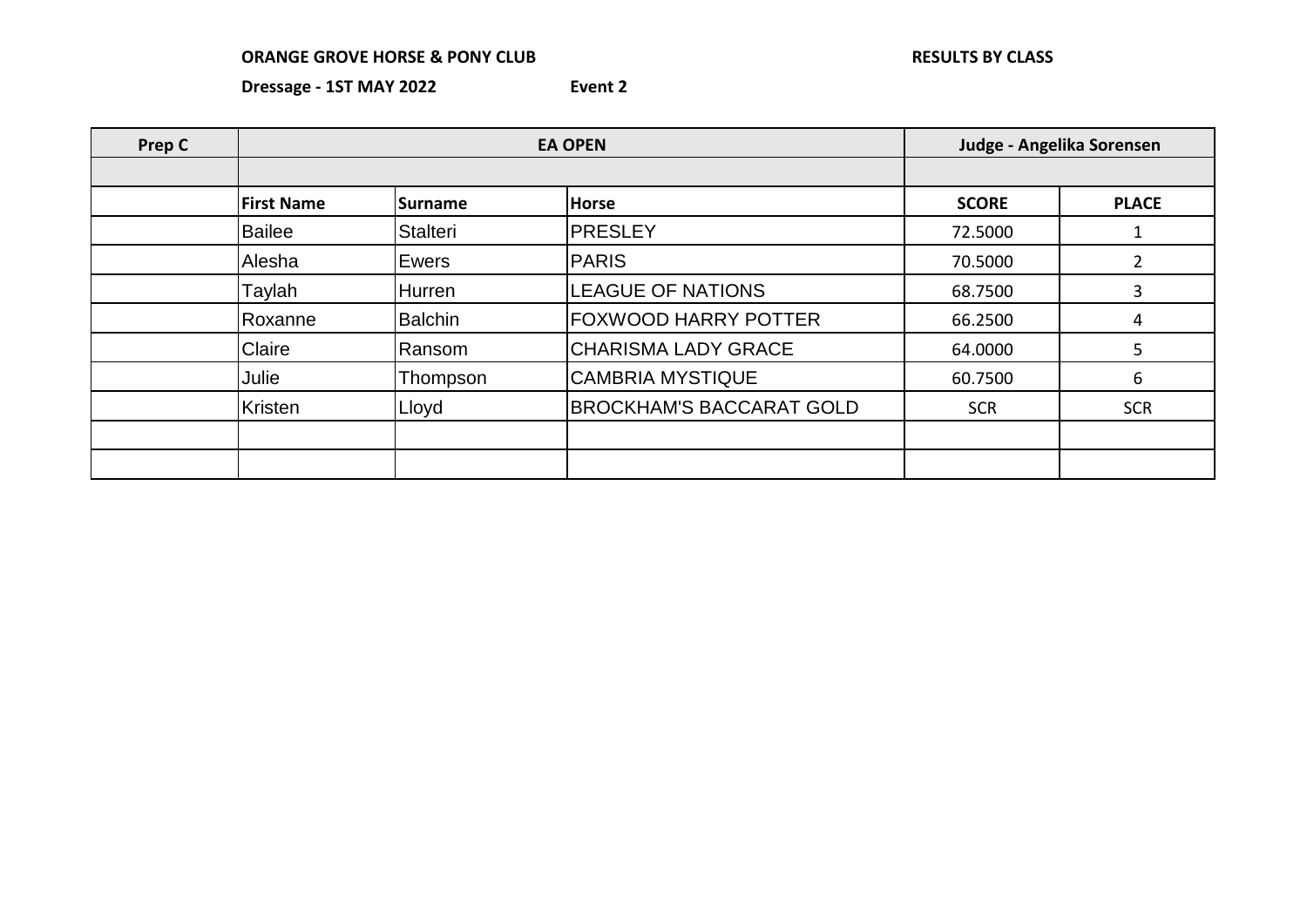| Prelim 1B | <b>PCWA - 10 Years and Under</b> |                 |                                |              | <b>Judge - Val Mayger</b> |
|-----------|----------------------------------|-----------------|--------------------------------|--------------|---------------------------|
|           |                                  |                 |                                |              |                           |
|           | <b>First Name</b>                | <b>ISurname</b> | <b>Horse</b>                   | <b>SCORE</b> | <b>PLACE</b>              |
|           | Lahnee                           | Pozzebon        | <b>GLEN HARDEY OMEGA CLOUD</b> | 70.7143      |                           |
|           | Madison                          | Kain            | <b>CIMERON POCKET ROCKET</b>   | 66.9643      |                           |
|           | Jenaveve                         | Page            | <b>WATCHWOOD DRUID</b>         | 66.7857      | 3                         |
|           | Uma Sky                          | Fisher          | <b>WENDAMAR MERRITT</b>        | 66.2500      | 4                         |
|           | Josephine                        | Anning          | <b>BRAYSIDE SENSATION</b>      | 56.9643      | 5                         |
|           | <b>Harpa</b>                     | <b>Byrne</b>    | <b>JUDAROO LOTTIE JONES</b>    | 55.6071      | 6                         |
|           | Lahnee                           | Pozzebon        | <b>EKOLEE CRYSTAL FIRE</b>     | <b>SCR</b>   | <b>SCR</b>                |
|           |                                  |                 |                                |              |                           |
|           |                                  |                 |                                |              |                           |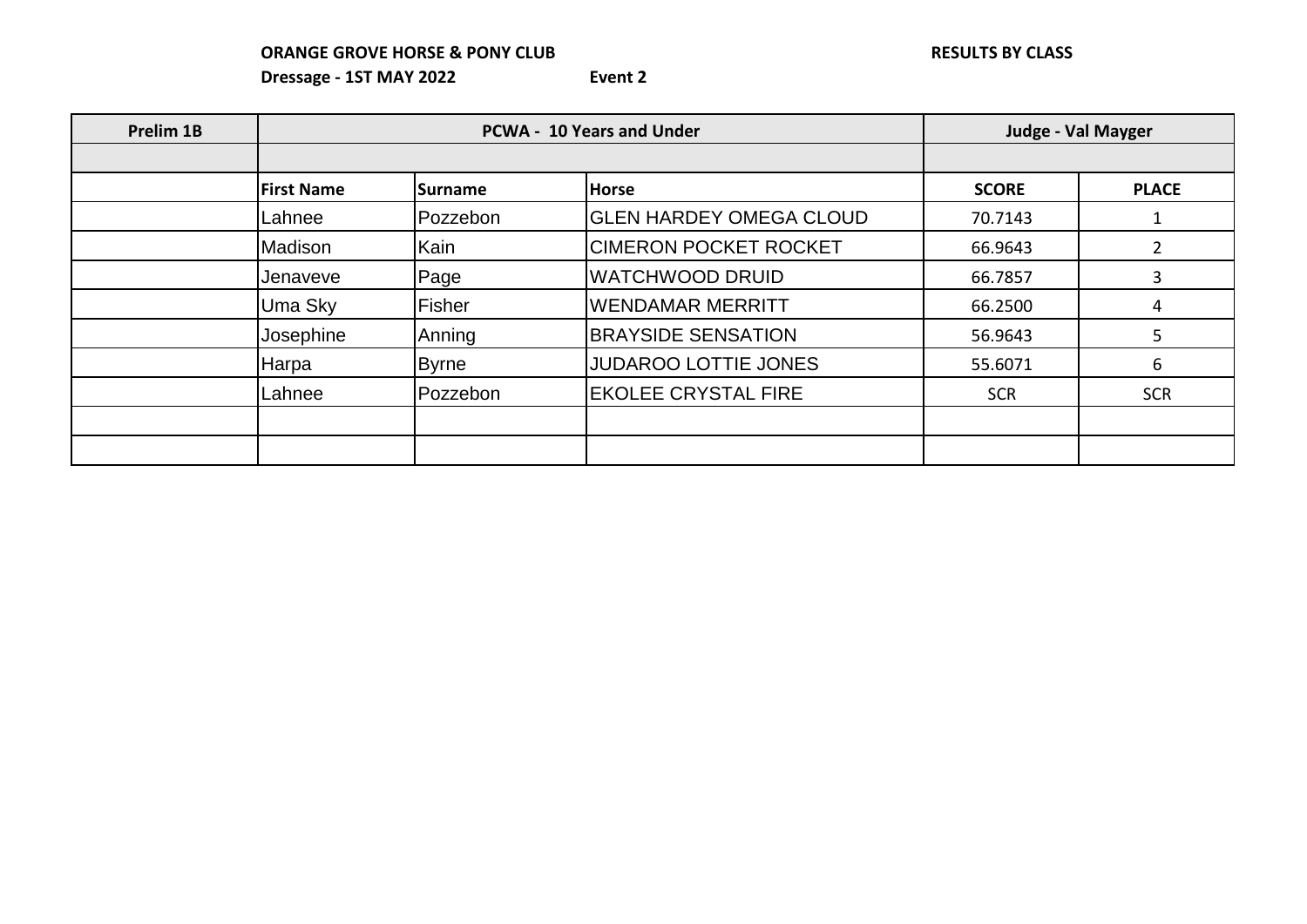| Prelim 1B |                   | PCWA - 11 to 13 Years |                             |              | <b>Judge - Val Mayger</b> |
|-----------|-------------------|-----------------------|-----------------------------|--------------|---------------------------|
|           |                   |                       |                             |              |                           |
|           | <b>First Name</b> | <b>ISurname</b>       | <b>Horse</b>                | <b>SCORE</b> | <b>PLACE</b>              |
|           | Annalyce          | Page                  | <b>CORONATION FLORA</b>     | 70.1786      |                           |
|           | Mia               | Fellows               | <b>WESTWOOD ROYAL ROMEO</b> | 68.9286      |                           |
|           | Jovi              | <b>Stalteri</b>       | <b>LEEDALE MI-CARDI</b>     | 63.3929      | 3                         |
|           | Sophie            | Dagnall               | <b>EBONY ROSE SPOTLIGHT</b> | 62.8571      | 4                         |
|           | Amelia            | Curd                  | HUNTER BROOK RIVER DANCE    | 61.0714      | 5                         |
|           | Lyla              | Valuri                | <b>WILLOWIE WANDARRA</b>    | 59.8214      | 6                         |
|           | Eva               | Anning                | THE BRASS BEAR              | <b>ELIM</b>  | <b>ELIM</b>               |
|           |                   |                       |                             |              |                           |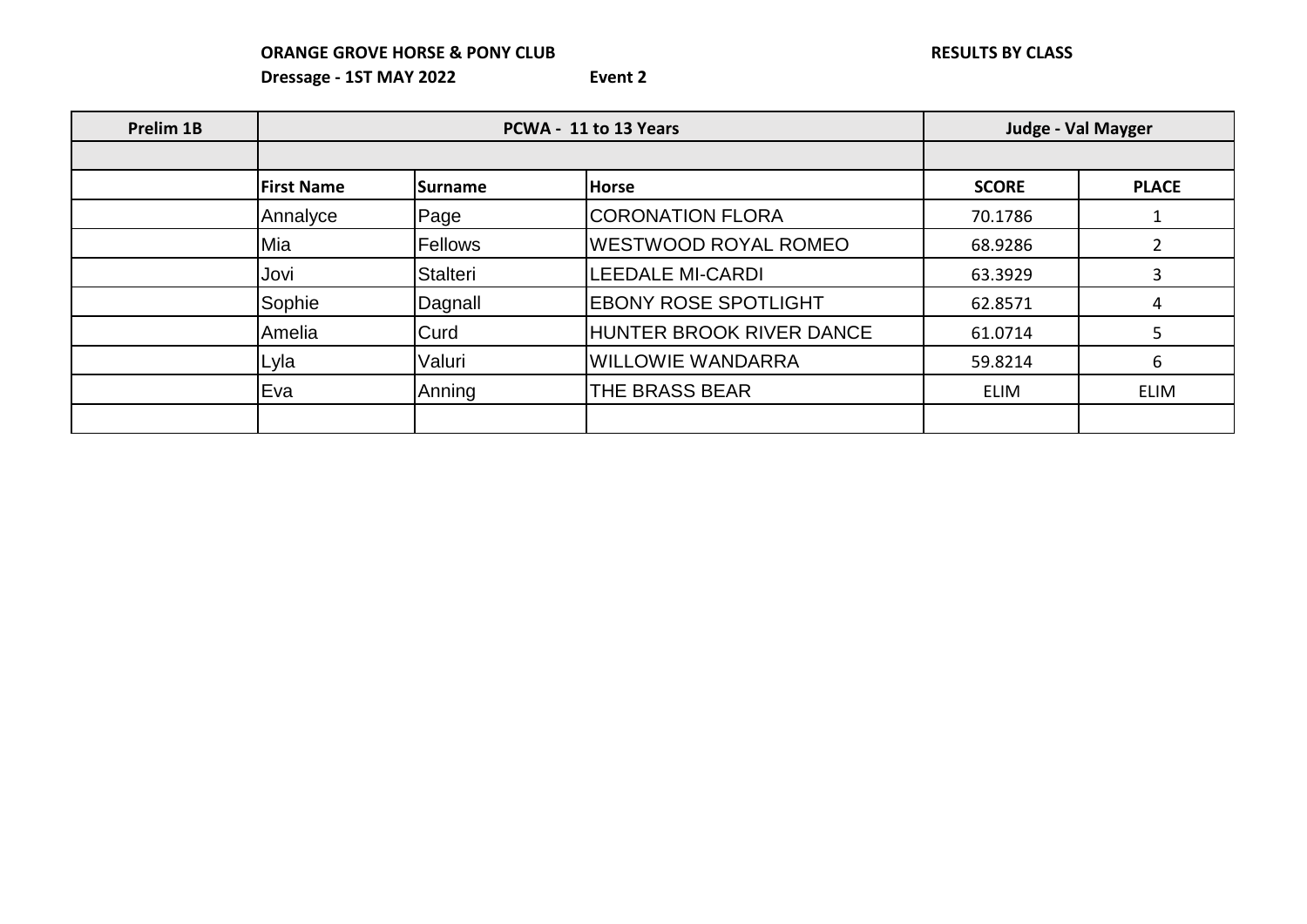| Prelim 1B |                   | PCWA - 14 to 16 Years |                             | <b>Judge - Val Mayger</b> |              |
|-----------|-------------------|-----------------------|-----------------------------|---------------------------|--------------|
|           |                   |                       |                             |                           |              |
|           | <b>First Name</b> | <b>ISurname</b>       | <b>Horse</b>                | <b>SCORE</b>              | <b>PLACE</b> |
|           | Lauren            | <b>Stubbs</b>         | <b>DALAKEE HIGH SOCIETY</b> | 61.9643                   |              |
|           | Гatum             | Hand                  | <b>CRYSTAL CLEAR</b>        | 56.7857                   | Equal 2      |
|           | Olivia            | <b>Burles</b>         | <b>PHARAZON STARANISE</b>   | 56.7857                   | Equal 2      |
|           | Teagan            | <b>Christie</b>       | <b>BMS OSTINATO</b>         | <b>RET</b>                | <b>RET</b>   |
|           | Lauren            | <b>Stubbs</b>         | <b>BENITO</b>               | <b>ELIM</b>               | <b>ELIM</b>  |
|           |                   |                       |                             |                           |              |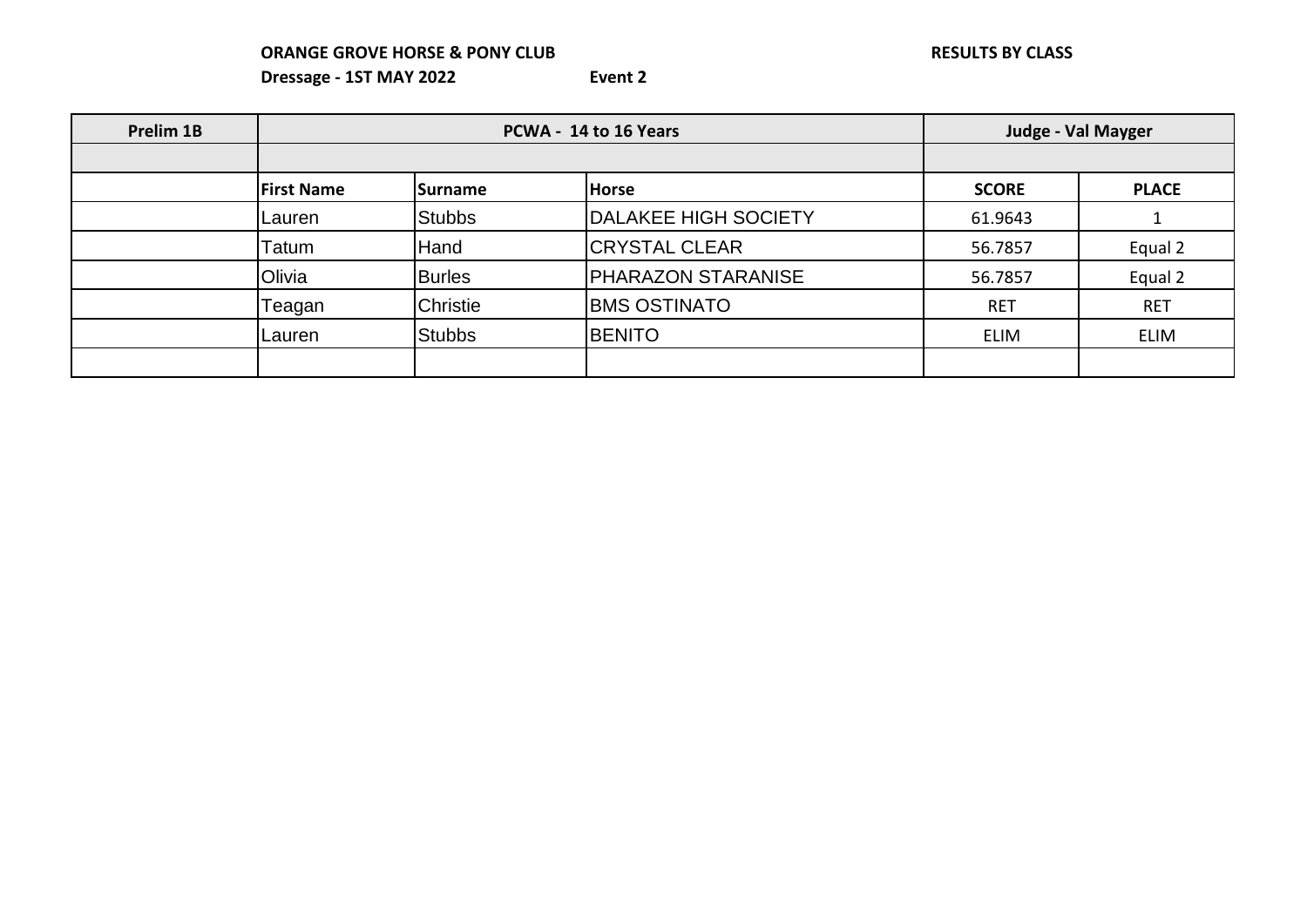| Prelim 1B | PCWA - 17 to 25 Years |                  |                             | <b>Judge - Val Mayger</b> |              |
|-----------|-----------------------|------------------|-----------------------------|---------------------------|--------------|
|           |                       |                  |                             |                           |              |
|           | <b>First Name</b>     | <b>Surname</b>   | <b>Horse</b>                | <b>SCORE</b>              | <b>PLACE</b> |
|           | Kimberley             | Grey             | <b>CE LADY MARMALADE</b>    | 70.0000                   |              |
|           | Zoe                   | <b>Petterson</b> | <b>KISMET PARK SERENITY</b> | 64.4642                   |              |
|           | Dana                  | Greenwood        | <b>LADY ESQUIRESS</b>       | 64.2857                   | 3            |
|           | Erin                  | Greenwood        | EUREKA MASQUERADE           | 64.1071                   | 4            |
|           | <b>Nicola</b>         | Lachenicht       | <b>ELLINGTON EVENING</b>    | 58.9286                   | Equal 5      |
|           | Chelsea               | <b>Willock</b>   | <b>MEMPHIS</b>              | 58.9286                   | Equal 5      |
|           |                       |                  |                             |                           |              |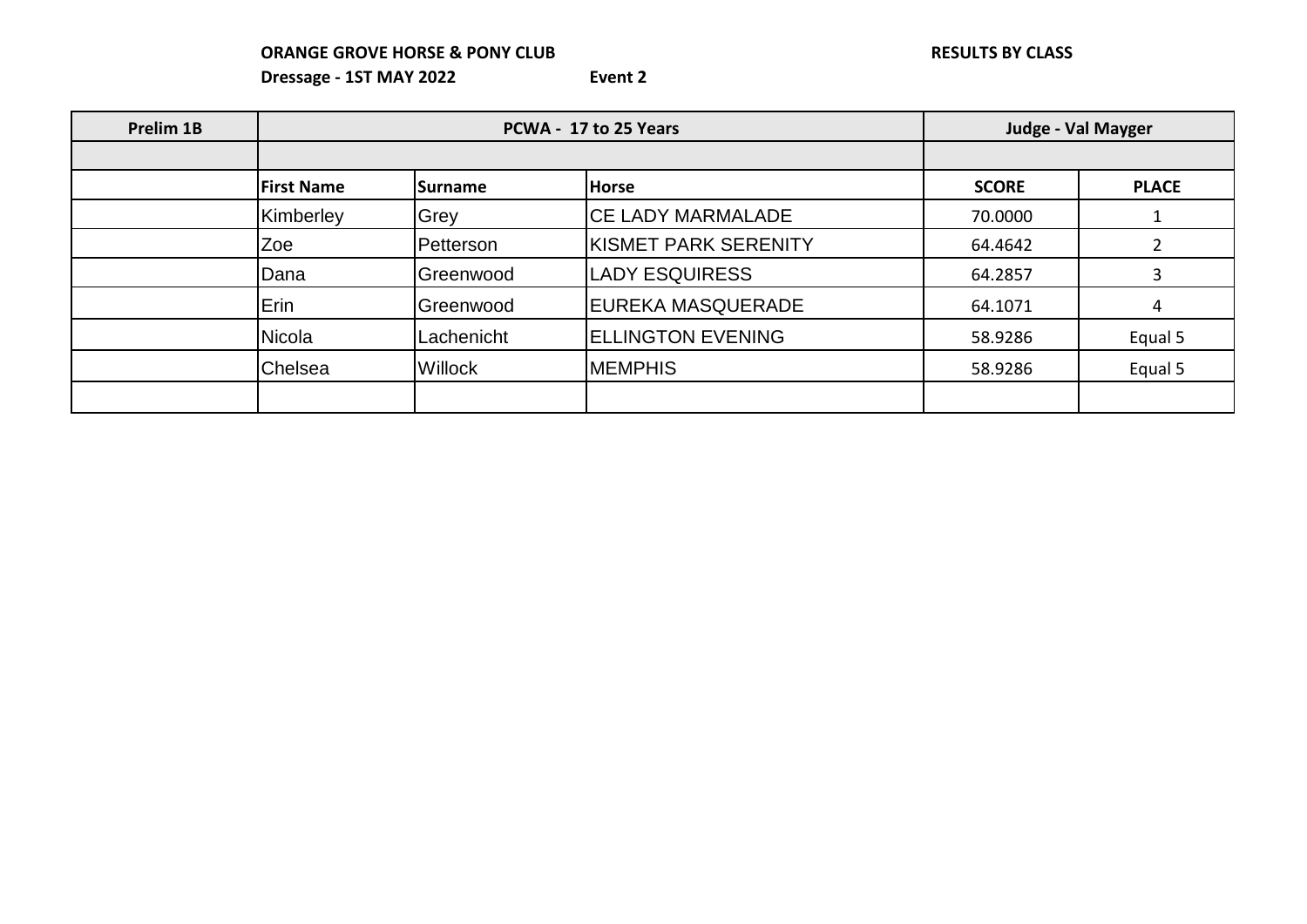| Prelim 1B |                   | <b>OPEN EA</b>  | Judge - Angelika Sorensen       |              |              |
|-----------|-------------------|-----------------|---------------------------------|--------------|--------------|
|           |                   |                 |                                 |              |              |
|           | <b>First Name</b> | Surname         | <b>Horse</b>                    | <b>SCORE</b> | <b>PLACE</b> |
|           | <b>Bailee</b>     | <b>Stalteri</b> | <b>PRESLEY</b>                  | 67.5000      | $\mathbf{1}$ |
|           | Sarah             | Ransom          | <b>CHARISMA LIBERTY</b>         | 67.3214      | Equal 2      |
|           | Ashleigh          | McNamee         | <b>BRAKANDARA COOPERS ALE</b>   | 67.3214      | Equal 2      |
|           | Sydelle           | <b>Bland</b>    | <b>BREEZEWATER MR BROWN</b>     | 66.6071      | 4            |
|           | Alesha            | Ewers           | <b>PARIS</b>                    | 66.4286      | 5            |
|           | Hayley            | Cooke           | <b>COOPERPEDY</b>               | 64.5000      | 6            |
|           | Ashlyn            | Farrington      | <b>DELAMERIE ATHENA</b>         | 64.2857      |              |
|           | Taya              | Van Rensburg    | <b>ARYLINE SWEET DREAMZ</b>     | 64.2857      |              |
|           | Claire            | Ransom          | <b>CHARISMA ELEGANCE</b>        | 64.1071      |              |
|           | Claire            | Ransom          | <b>CHARISMA LADY GRACE</b>      | 63.5714      |              |
|           | Jessica           | <b>Murray</b>   | <b>DONNERWALTZ</b>              | 63.5714      |              |
|           | Madeline          | <b>Buck</b>     | <b>DONNINGTON</b>               | 62.6786      |              |
|           | Kiah              | Summerhayes     | <b>DORY</b>                     | 59.4643      |              |
|           | Jessica           | Hoffren         | <b>KENTAUR CHOCOLATE NOIR</b>   | <b>RET</b>   |              |
|           | Rosa-Lee          | Principe        | <b>BALGOWNIE BATHILDE</b>       | <b>ELIM</b>  |              |
|           | Kristen           | Lloyd           | <b>BROCKHAM'S BACCARAT GOLD</b> | <b>SCR</b>   |              |
|           |                   |                 |                                 |              |              |
|           |                   |                 |                                 |              |              |
|           |                   |                 |                                 |              |              |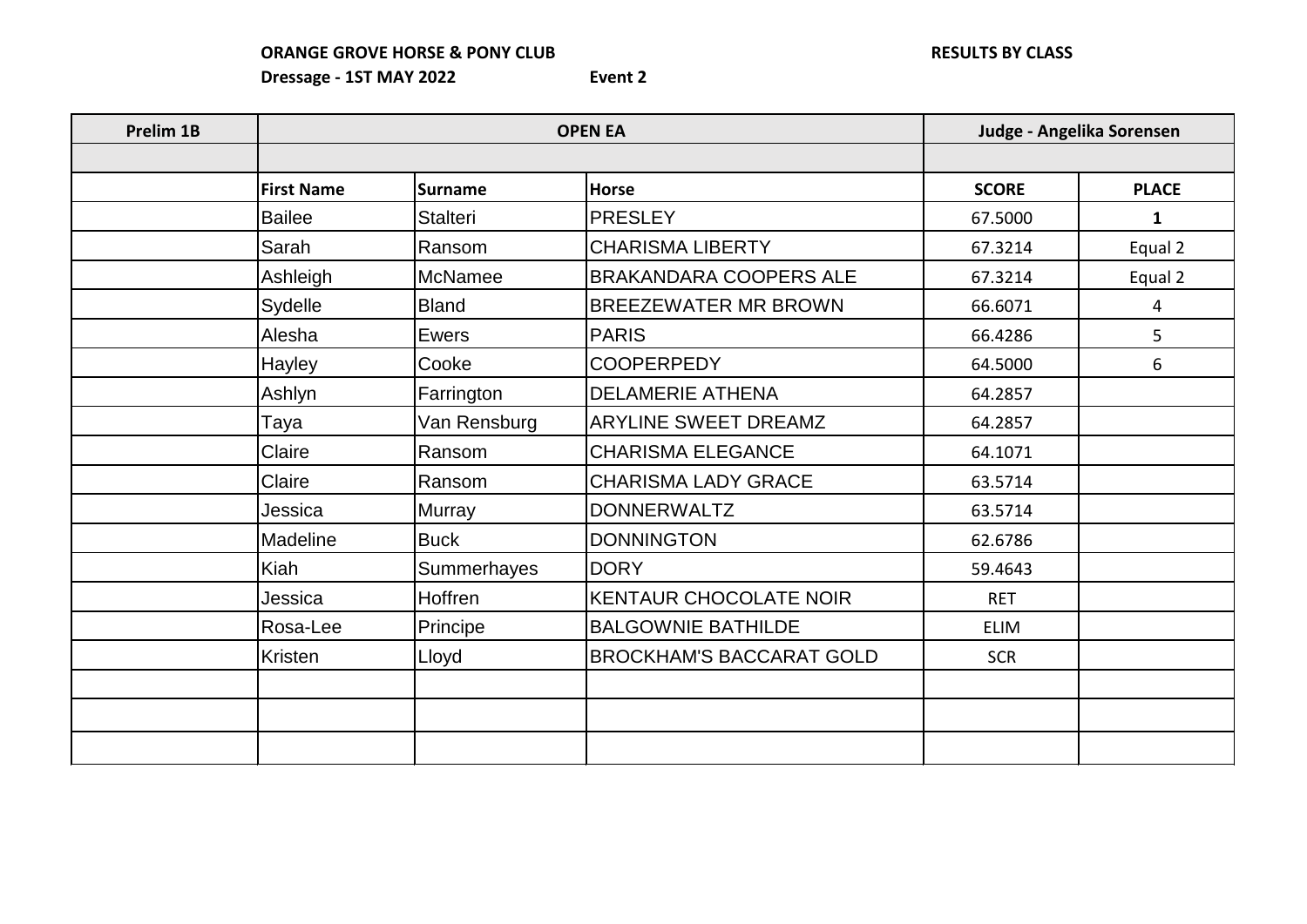| Prelim 1B |                   | <b>OPEN PC</b> | Judge - Angelika Sorensen    |              |              |
|-----------|-------------------|----------------|------------------------------|--------------|--------------|
|           |                   |                |                              |              |              |
|           | <b>First Name</b> | Surname        | <b>Horse</b>                 | <b>SCORE</b> | <b>PLACE</b> |
|           | Bronwyn           | Gibson         | <b>SANDELI PARK AMBITION</b> | <b>SCR</b>   | <b>SCR</b>   |
|           |                   |                |                              |              |              |
|           |                   |                |                              |              |              |
|           |                   |                |                              |              |              |
|           |                   |                |                              |              |              |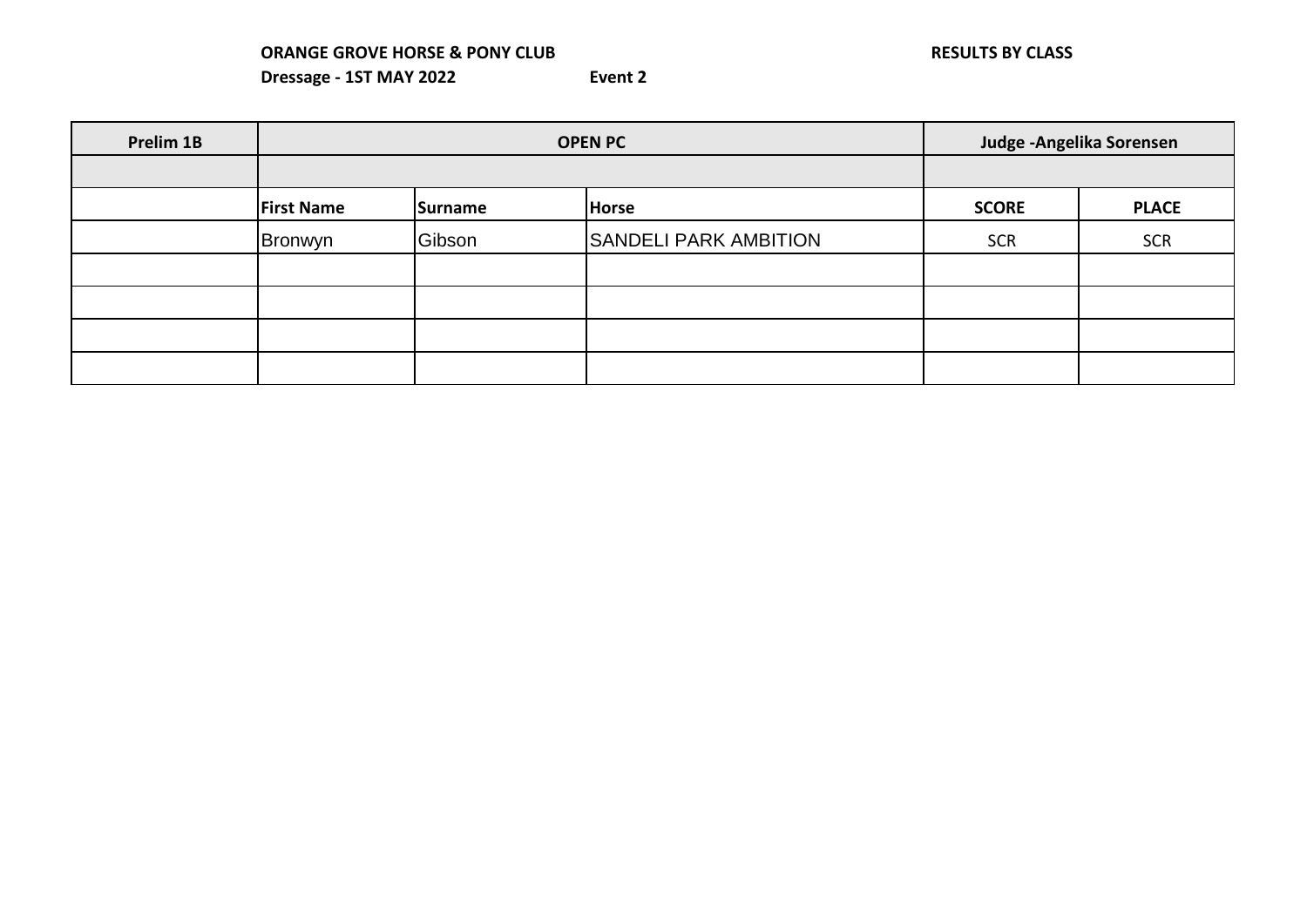| <b>Novice 2B</b> |                   | PCWA - 8 to 13 Years | Judge - Vicki Carpenter     |              |                |
|------------------|-------------------|----------------------|-----------------------------|--------------|----------------|
|                  |                   |                      |                             |              |                |
|                  | <b>First Name</b> | <b>Surname</b>       | <b>Horse</b>                | <b>SCORE</b> | <b>PLACE</b>   |
|                  | Annalyce          | Page                 | CORONATION FLORA            | 69.8529      | $\mathbf{1}$   |
|                  | Mia               | Fellows              | <b>WESTWOOD ROYAL ROMEO</b> | 66.4706      | $\overline{2}$ |
|                  | Aleska            | Wearne               | <b>BERTIE DE LUX</b>        | 61.4706      | 3              |
|                  | Mia               | <b>DiCandilo</b>     | <b>GORDON PARK WALTZ</b>    | <b>SCR</b>   | <b>SCR</b>     |
|                  |                   |                      |                             |              |                |
|                  |                   |                      |                             |              |                |
|                  |                   |                      |                             |              |                |
|                  |                   |                      |                             |              |                |
|                  |                   |                      |                             |              |                |
|                  |                   |                      |                             |              |                |
|                  |                   |                      |                             |              |                |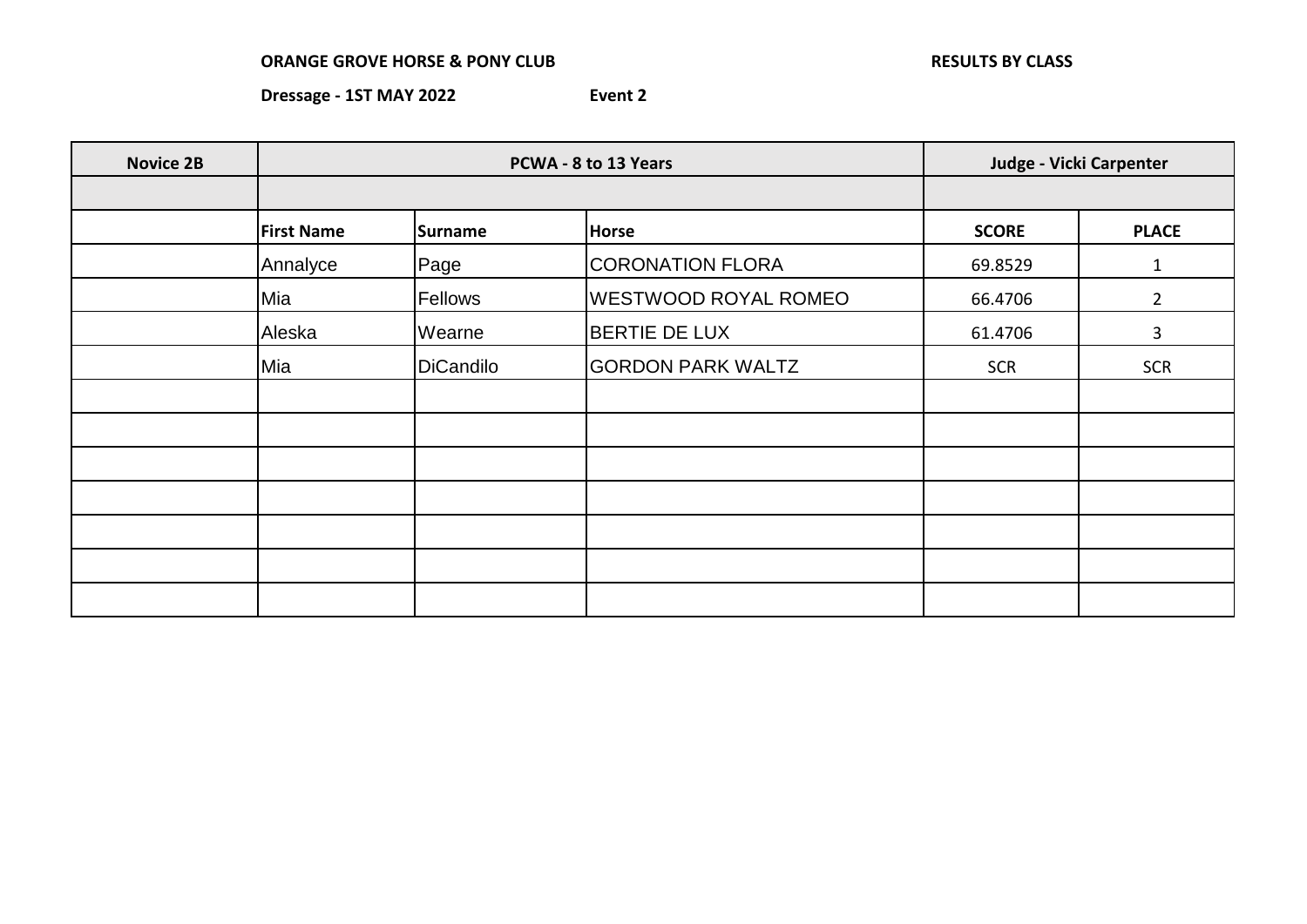| <b>Novice 2B</b> | PCWA - 14 to 16 Years |                 |                                 | Judge - Vicki Carpenter |              |
|------------------|-----------------------|-----------------|---------------------------------|-------------------------|--------------|
|                  |                       |                 |                                 |                         |              |
|                  | <b>First Name</b>     | <b>ISurname</b> | <b>Horse</b>                    | <b>SCORE</b>            | <b>PLACE</b> |
|                  | Ella                  | McCrum          | <b>HEART ON A STRING</b>        | 71.1765                 |              |
|                  | Tatum                 | Hand            | <b>CRYSTAL CLEAR</b>            | 52.5000                 |              |
|                  | Hayley                | Mazurek         | <b>PP MY LITTLE LIGHT</b>       | 47.0588                 | 3            |
|                  | Mia                   | Death           | <b>GORDON PARK ROYAL REVIEW</b> | <b>SCR</b>              | <b>SCR</b>   |
|                  |                       |                 |                                 |                         |              |
|                  |                       |                 |                                 |                         |              |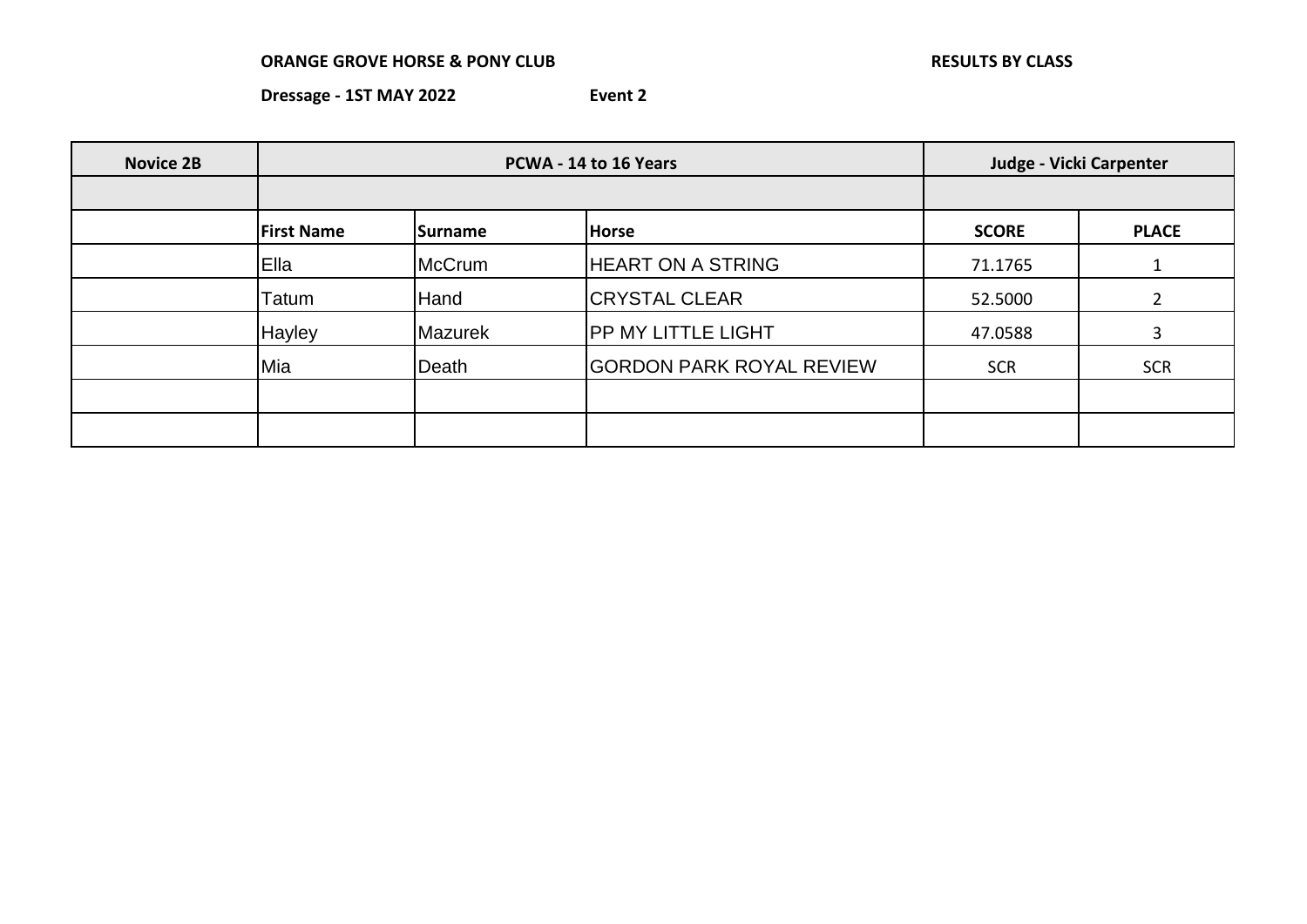| <b>Novice 2B</b> | PCWA - 17 to 25 Years |             |                        |              | Judge - Vicki Carpenter |  |
|------------------|-----------------------|-------------|------------------------|--------------|-------------------------|--|
|                  |                       |             |                        |              |                         |  |
|                  | <b>First Name</b>     | Surname     | Horse                  | <b>SCORE</b> | <b>PLACE</b>            |  |
|                  | Amy-Louise            | <b>Ross</b> | <b>HALCYON</b>         | 70.0000      |                         |  |
|                  | Sarah                 | Little      | <b>PENLEY GIOVANNI</b> | 67.7994      |                         |  |
|                  | Lauren                | Conti       | <b>SCOTT FREE</b>      | <b>SCR</b>   | <b>SCR</b>              |  |
|                  |                       |             |                        |              |                         |  |
|                  |                       |             |                        |              |                         |  |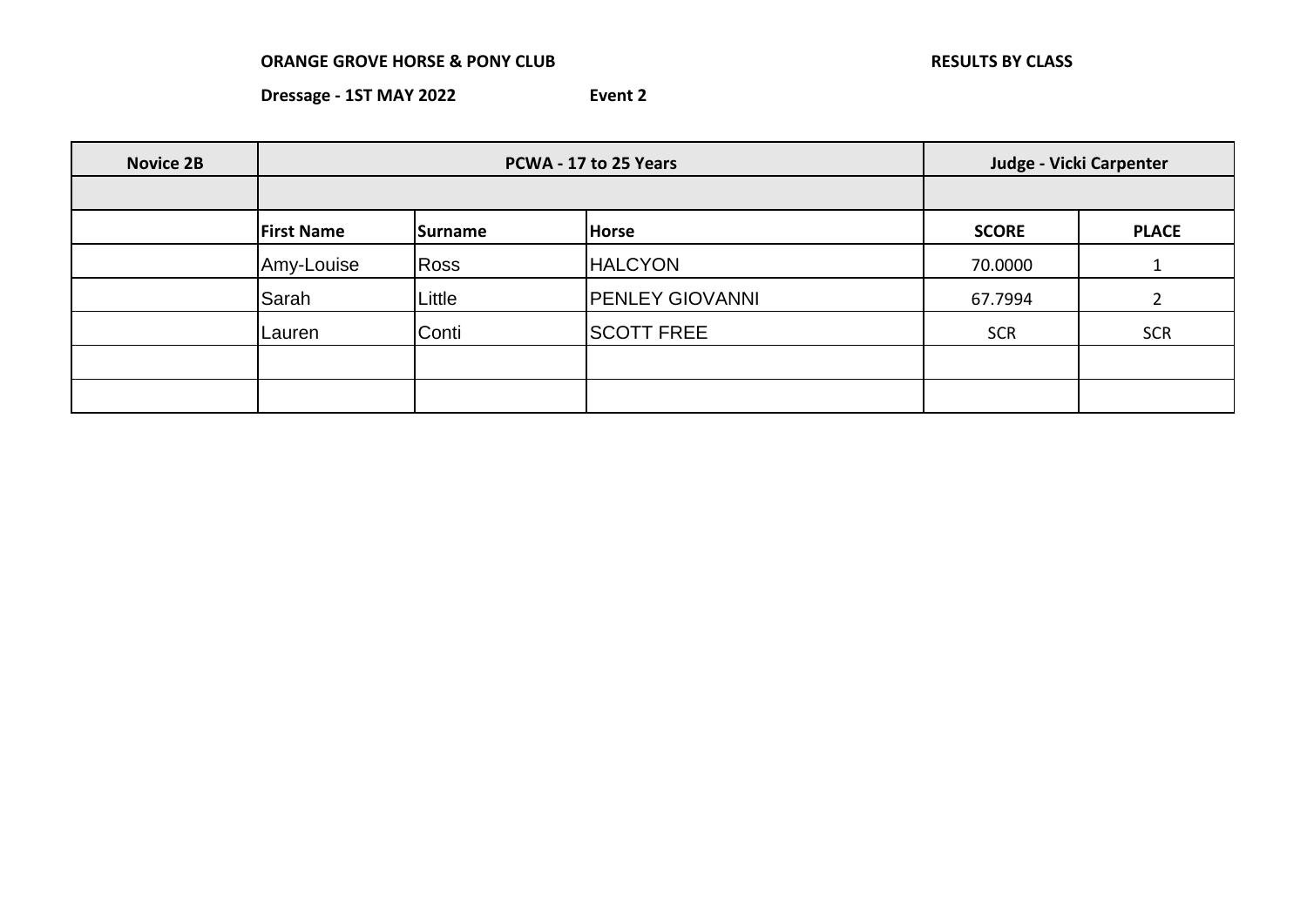×

| <b>Novice 2B</b> | <b>OPEN PC</b>    |                |                         | Judge - Vicki Carpenter |              |
|------------------|-------------------|----------------|-------------------------|-------------------------|--------------|
|                  |                   |                |                         |                         |              |
|                  | <b>First Name</b> | <b>Surname</b> | <b>Horse</b>            | <b>SCORE</b>            | <b>PLACE</b> |
|                  | Erin              | Kelty          | <b>LOKI KFS</b>         | 64.4118                 |              |
|                  | Sara              | Vroom          | <b>INDIANA ECLIPSE</b>  | 60.8824                 |              |
|                  | Laura             | Post           | <b>JUST PLAIN HENRY</b> | <b>SCR</b>              | <b>SCR</b>   |
|                  |                   |                |                         |                         |              |
|                  |                   |                |                         |                         |              |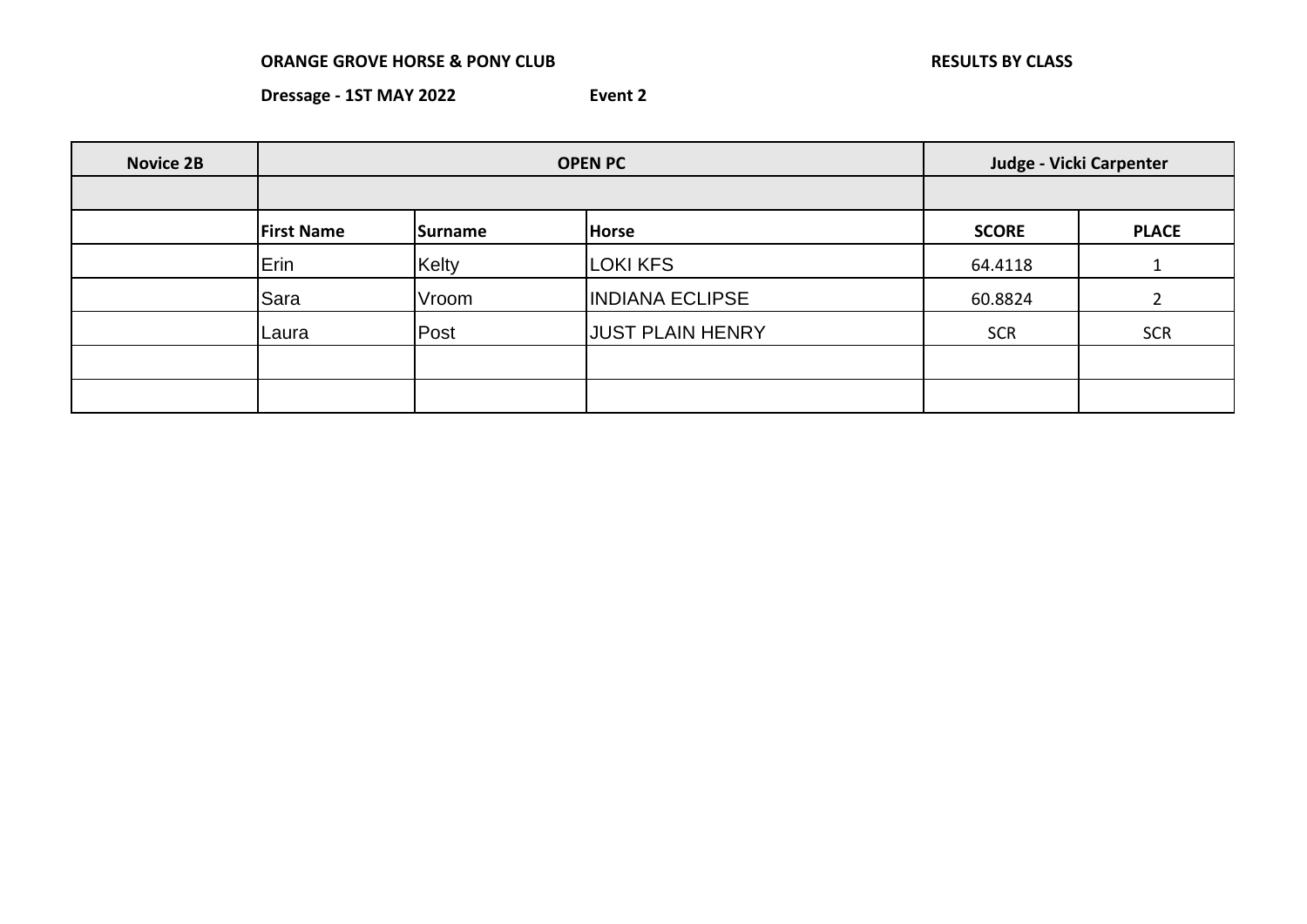| <b>Novice 2B</b> | <b>OPEN EA</b>    |                 |                             |              | Judge - Vicki Carpenter |  |
|------------------|-------------------|-----------------|-----------------------------|--------------|-------------------------|--|
|                  |                   |                 |                             |              |                         |  |
|                  | <b>First Name</b> | <b>Surname</b>  | <b>Horse</b>                | <b>SCORE</b> | <b>PLACE</b>            |  |
|                  | Shania            | <b>Benbow</b>   | <b>TAMBLYN PARK JACKPOT</b> | 77.6471      |                         |  |
|                  | Emma              | <b>Williams</b> | <b>FUNKALICIOUS</b>         | 66.0294      |                         |  |
|                  | Rosa-Lee          | Principe        | <b>BALGOWNIE BATHILDE</b>   | 64.7059      | 3                       |  |
|                  | Claire            | Ransom          | <b>CHARISMA ELEGANCE</b>    | 63.0882      | 4                       |  |
|                  | Jessica           | <b>Battista</b> | <b>JAMES BOND</b>           | 58.9706      | 5                       |  |
|                  | Louise            | Peart           | <b>LEXINGTON</b>            | <b>SCR</b>   | <b>SCR</b>              |  |
|                  | Jessica           | Murray          | <b>DONNERWALTZ</b>          | <b>SCR</b>   | <b>SCR</b>              |  |
|                  |                   |                 |                             |              |                         |  |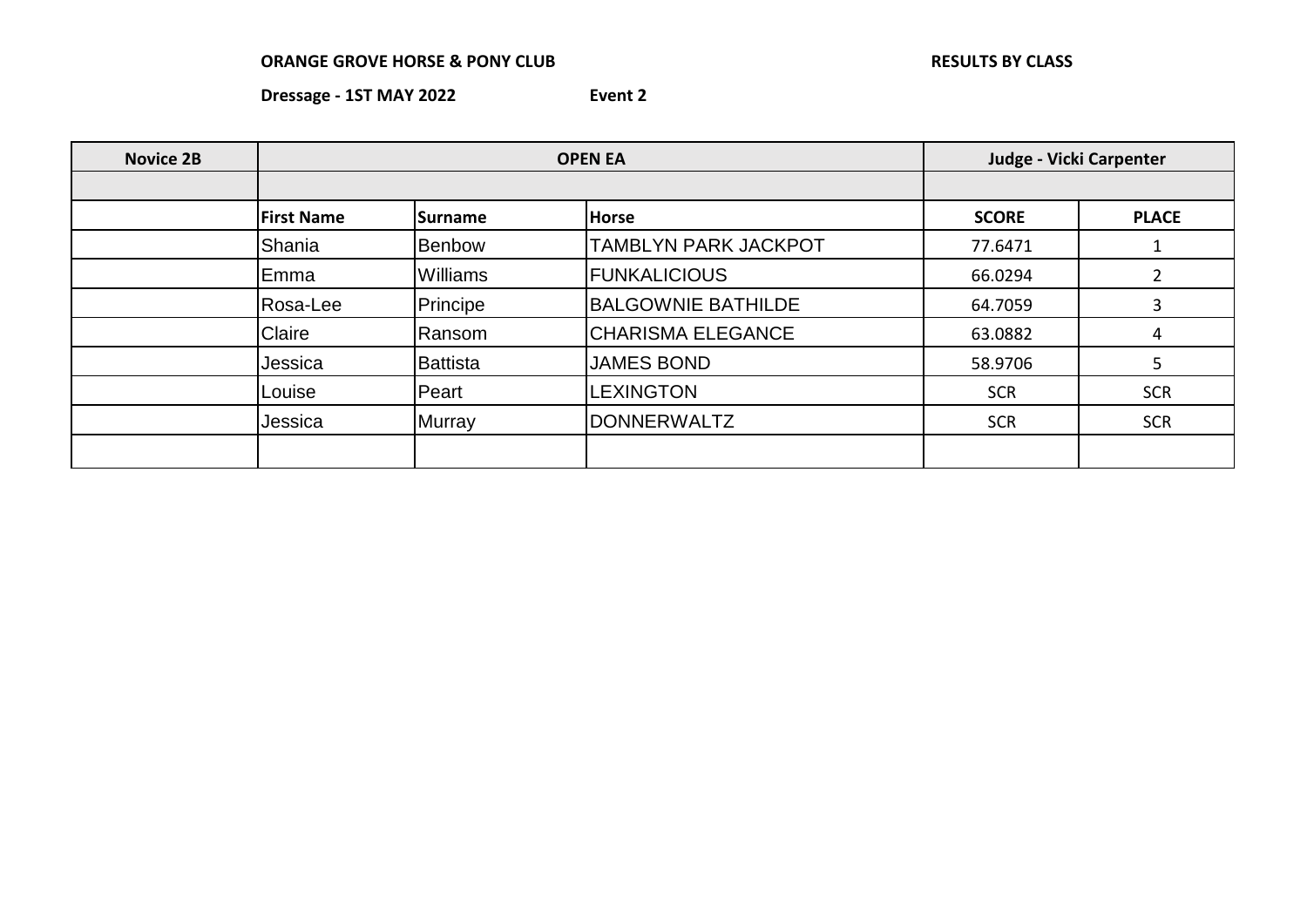| <b>Elementary 3B</b> | <b>OPEN EA and PC</b> |                 |                             | Judge - Vicki Carpenter |              |
|----------------------|-----------------------|-----------------|-----------------------------|-------------------------|--------------|
|                      |                       |                 |                             |                         |              |
|                      | <b>First Name</b>     | Surname         | Horse                       | <b>SCORE</b>            | <b>PLACE</b> |
|                      | Shania                | <b>Benbow</b>   | <b>TAMBLYN PARK JACKPOT</b> | 74.125                  |              |
|                      | Yolanda               | <b>Stephens</b> | <b>ARGYLE</b>               | 71.375                  |              |
|                      | Laura                 | Post            | <b>JUST PLAIN HENRY</b>     | <b>SCR</b>              | <b>SCR</b>   |
|                      | Emma                  | <b>Williams</b> | <b>FUNKALICIOUS</b>         | <b>SCR</b>              | <b>SCR</b>   |
|                      | Rebecca               | Nairn           | <b>MYSTERY MARK</b>         | <b>SCR</b>              | <b>SCR</b>   |
|                      |                       |                 |                             |                         |              |
|                      |                       |                 |                             |                         |              |
|                      |                       |                 |                             |                         |              |
|                      |                       |                 |                             |                         |              |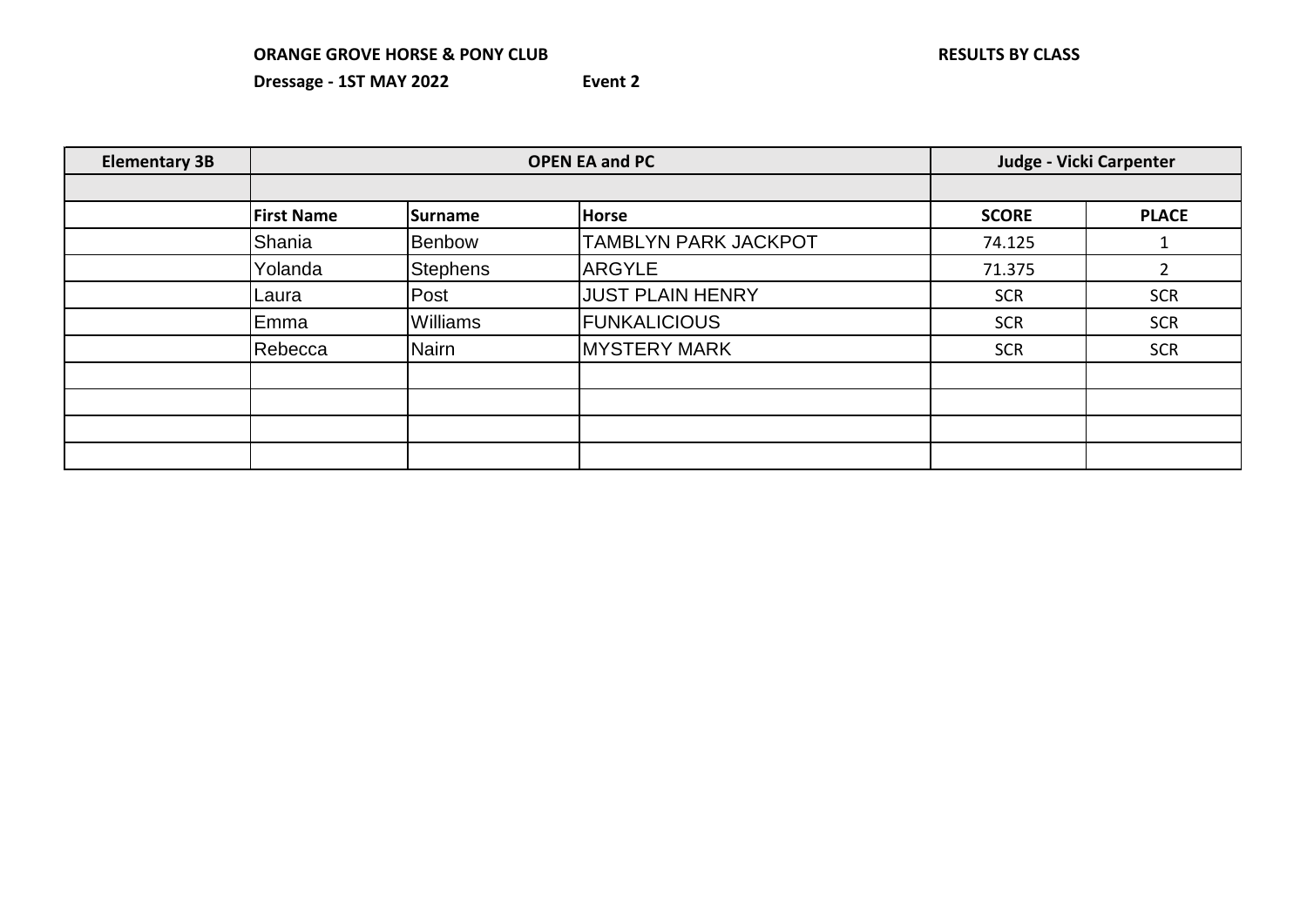| <b>Elementary 3B</b> | <b>PCWA - 8 to 16 Years</b> |                                 |                        | Judge - Vicki Carpenter |              |
|----------------------|-----------------------------|---------------------------------|------------------------|-------------------------|--------------|
|                      |                             |                                 |                        |                         |              |
|                      | <b>First Name</b>           | <b>Horse</b><br><b>ISurname</b> |                        | <b>SCORE</b>            | <b>PLACE</b> |
|                      | Геаgan                      | <b>Christie</b>                 | <b>AMANI PHANTASIE</b> | 64.375                  |              |
|                      |                             |                                 |                        |                         |              |
|                      |                             |                                 |                        |                         |              |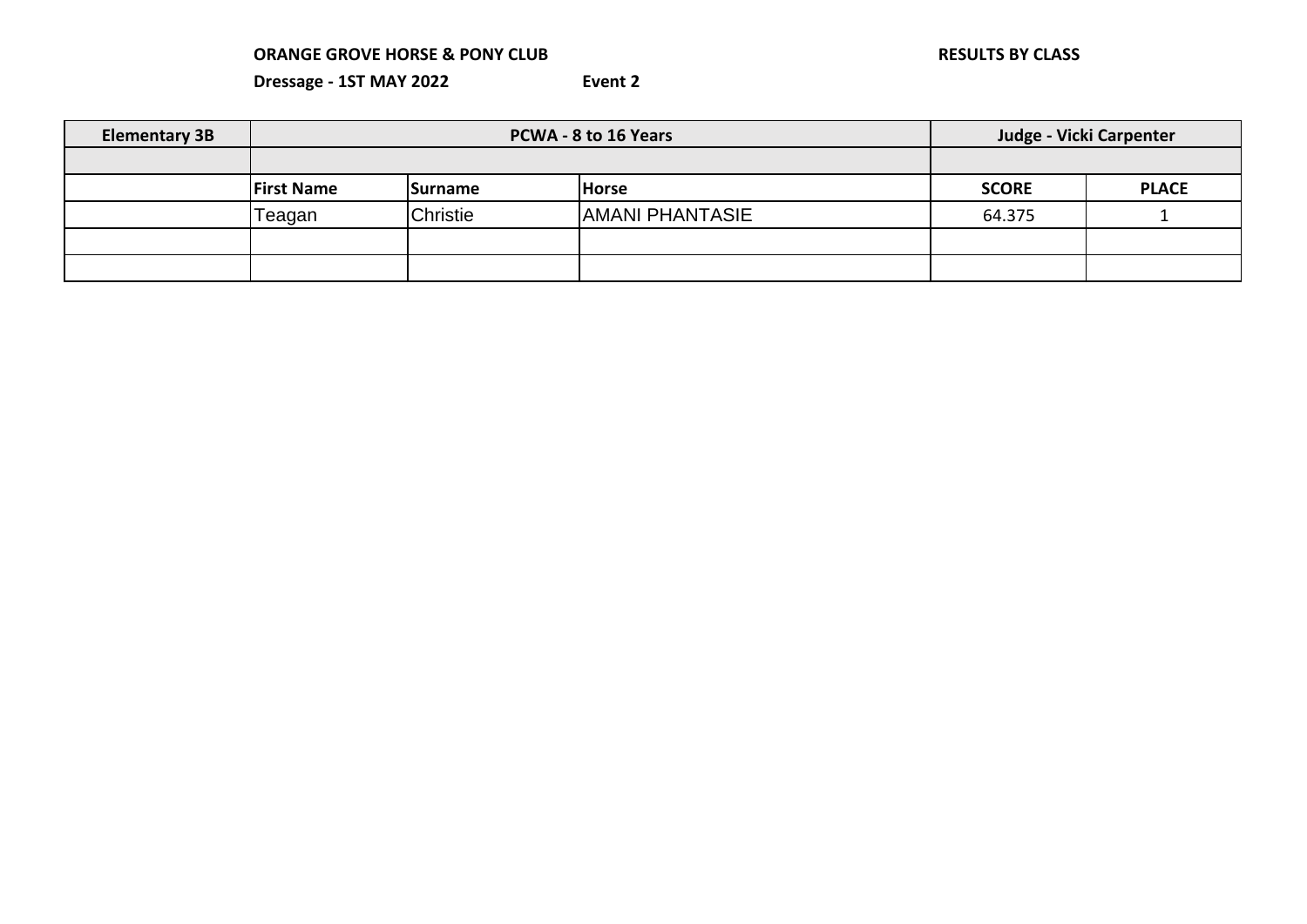| <b>Elementary 3B</b> | PCWA - 17 to 25 Years |             |                    | Judge - Vicki Carpenter |              |
|----------------------|-----------------------|-------------|--------------------|-------------------------|--------------|
|                      |                       |             |                    |                         |              |
|                      | <b>First Name</b>     | Surname     | <b>Horse</b>       | <b>SCORE</b>            | <b>PLACE</b> |
|                      | Amy-Louise            | <b>Ross</b> | <b>HALCYON</b>     | 66.625                  |              |
|                      | <b>Nicola</b>         | Lachenicht  | NEWHOPE SPARKS FLY | 65.125                  |              |
|                      | Lauren                | Conti       | <b>SCOTT FREE</b>  | <b>SCR</b>              | <b>SCR</b>   |
|                      |                       |             |                    |                         |              |
|                      |                       |             |                    |                         |              |
|                      |                       |             |                    |                         |              |